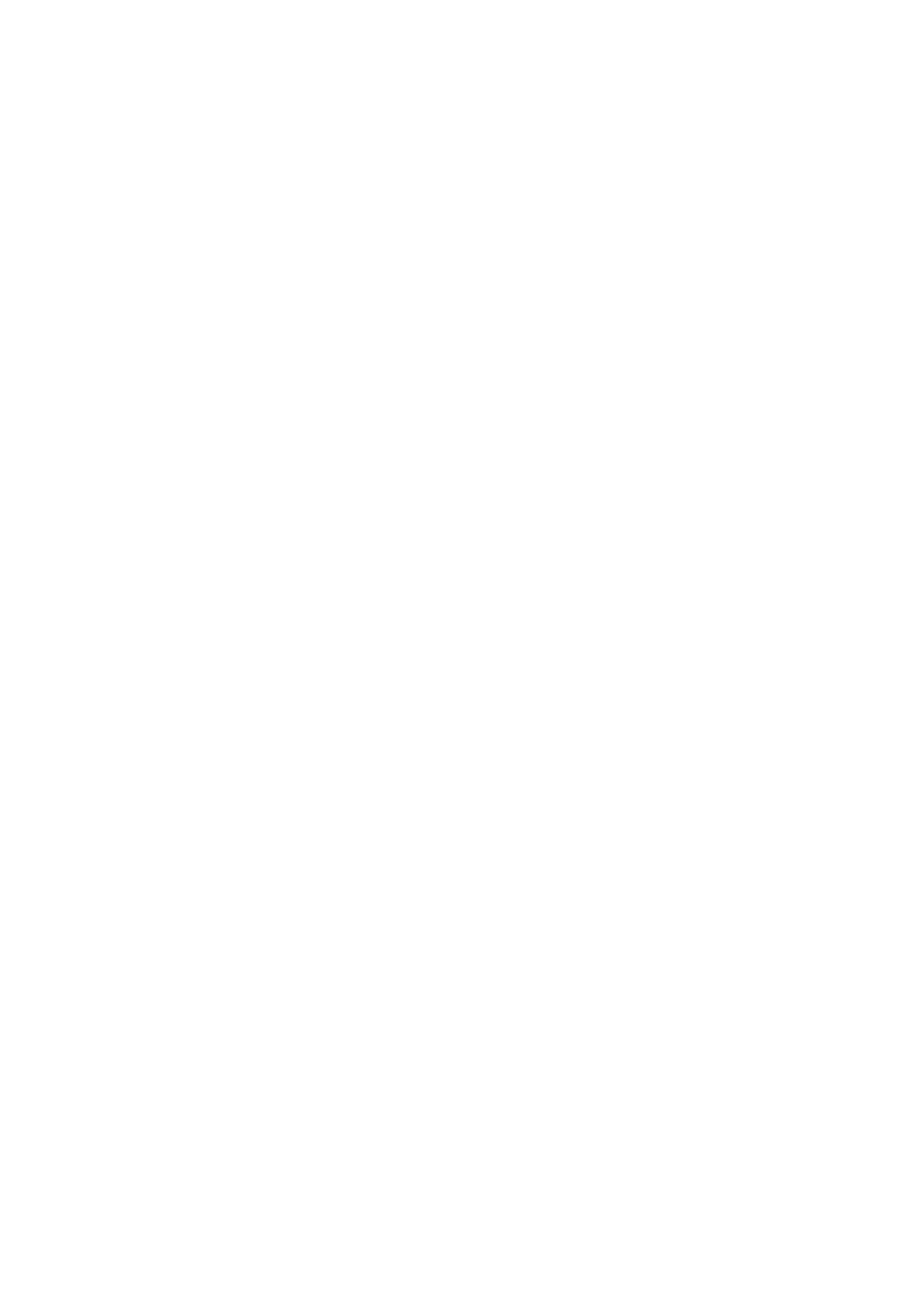## **Contents**

|                                                                                            | 1                |
|--------------------------------------------------------------------------------------------|------------------|
| $\mu$ TCA(MTCA.0) FPGA-Boards Development and Applications at KEK-Tsukuba                  | 1                |
| Timing synchronization system for beam injection from SACLA to SPRING-8 storage ring       | $\mathbf{1}$     |
| MTCA.4 based LLRF control systems for J-PARC synchrotrons                                  | 1                |
|                                                                                            | 2                |
| Next-generation open architecture MTCA field and Vadatech MTCA.4 lineup introduction       | $\boldsymbol{2}$ |
| Realization of high precision analog pattern output module by MicroTCA.4                   | 2                |
|                                                                                            | 3                |
| Synchronization of several EtherCAT networks by new multi-network EtherCAT AMC             | 3                |
| More flexible and cost-efficient x86 and non-x86 based compute power for MicroTCA sys-     | $\overline{4}$   |
| MTCA.4 Crates: Introduction to the hardware infrastructure                                 | $\overline{4}$   |
|                                                                                            | 4                |
| Status and future plans of the MicroTCA.4 compliant LO and CLK generation module           | 5                |
|                                                                                            | 5                |
|                                                                                            | 5                |
| Timing and low level RF control system of new injector LINAC for NEW SUBARU                | $5\overline{)}$  |
| Uniform communication over the MTCA interconnect and network                               | 6                |
| LLRF system based on MTCA.4 boards for the J-PARC Linac                                    | 6                |
| Status of MTCA.4 standard based LLRF control board for the linear accelerator of the STF-2 | 7                |
| Adoption of the micro-TCA to the next KEK-PF LLRF system                                   | 7                |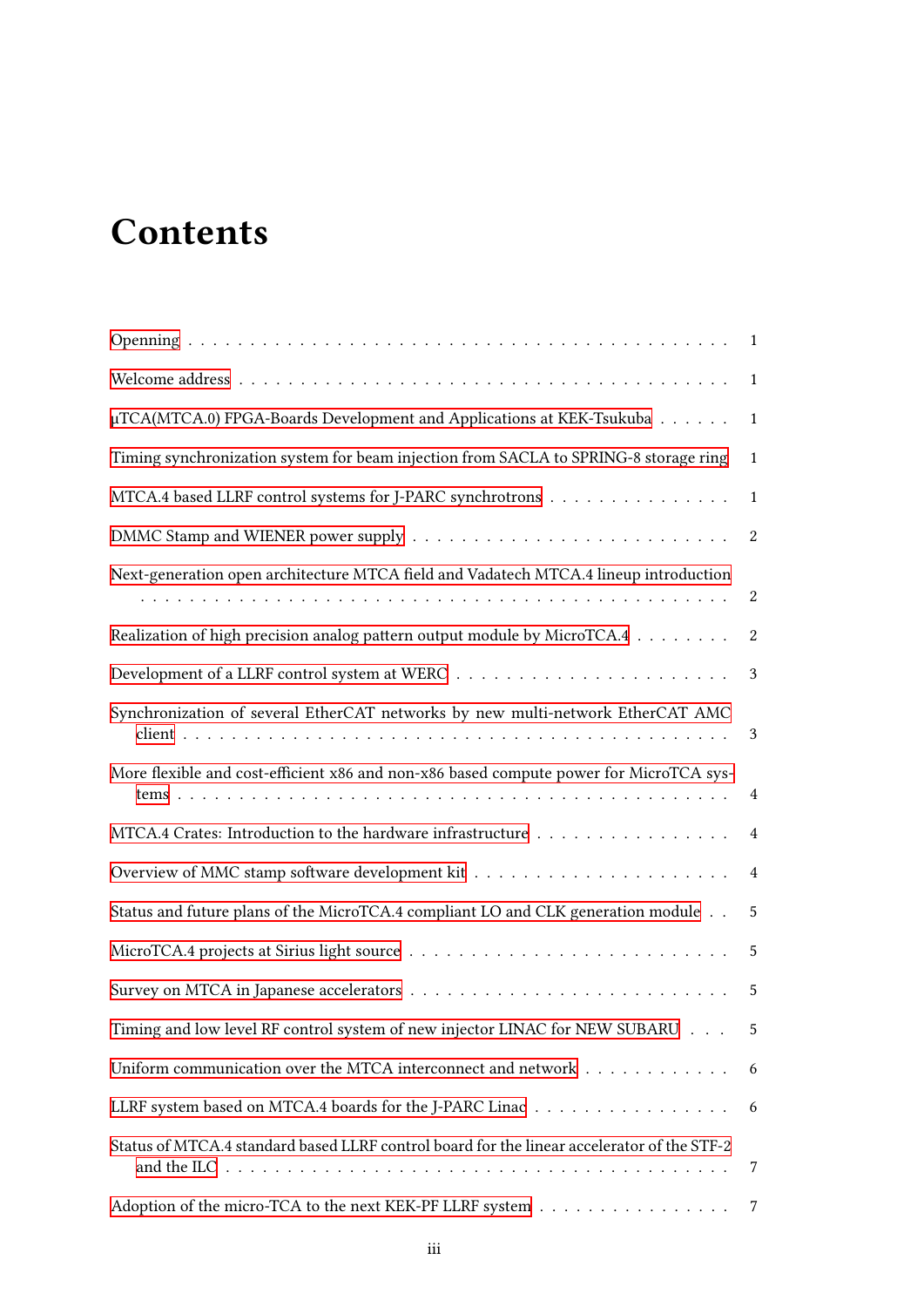| Utilization of a unique MicroTCA.4-based digitizer for monitoring comb-like beam at the | 7  |
|-----------------------------------------------------------------------------------------|----|
| Planned upgrade of the LLRF system at the STF vertical test stand at KEK 8              |    |
|                                                                                         |    |
|                                                                                         |    |
|                                                                                         |    |
| Development of the MicroTCA specification: Preparing the next generation                | 9  |
|                                                                                         |    |
|                                                                                         | 9  |
|                                                                                         |    |
|                                                                                         |    |
|                                                                                         |    |
|                                                                                         | 10 |
|                                                                                         |    |
| Electromagnetic Compatibility (EMC) and Analog Design Aspects in MicroTCA Crates        |    |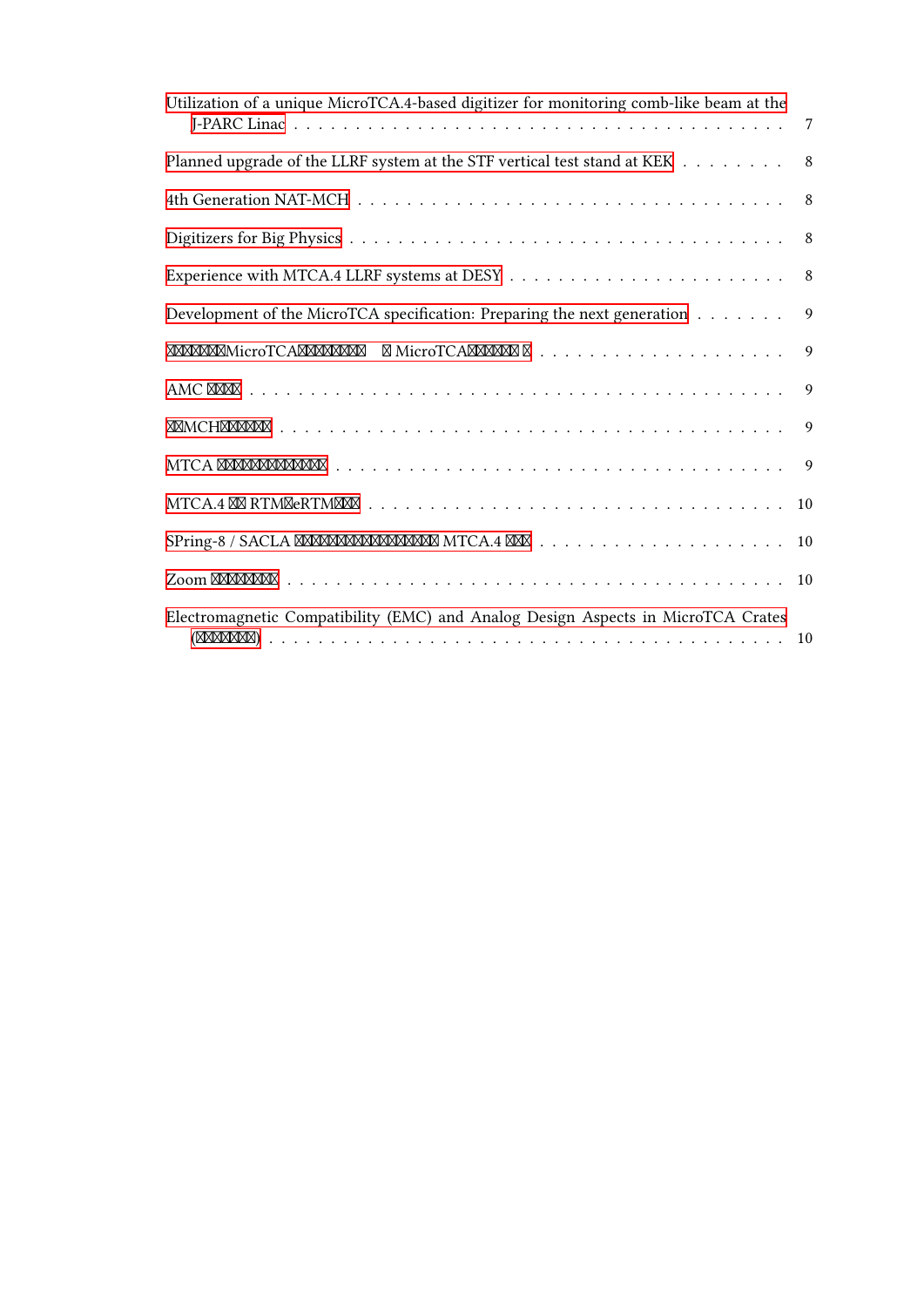## <span id="page-4-0"></span>**Openning**

<span id="page-4-1"></span>**2**

## **Welcome address**

**Author:** Takashi Kobayashi<sup>1</sup>

<sup>1</sup> *Director of the J-PARC Center*

<span id="page-4-2"></span>**3**

## **μTCA(MTCA.0) FPGA-Boards Development and Applications at KEK-Tsukuba**

Author: Tetsuya Kobayashi<sup>1</sup>

 $1$  *KEK* 

At KEK-Tsukuba Site, Micro-TCA(MTCA.0)-based FPGA boards were developed for LLRF control systems in 2009. EPICS-IOC is embedded into them. Our MTCA-based systems were applied to accelerators at KEK ahead of other facilities in the world, and they are successfully working in the beam operation. In this talk, some reminiscences of our struggles with the development of original FPGA boards will be presented, and MTCA application state in our facilities will be also reported.

<span id="page-4-3"></span>**4**

## **Timing synchronization system for beam injection from SACLA to SPRING-8 storage ring**

**Author:** Takashi Ohshima <sup>1</sup>

1 *JASRI*

<span id="page-4-4"></span>We developed a timing synchronization system for injection from the linac of the XFEL machine, SACLA, to the storage ring (SR) of SPring-8. This injection scheme is demanded by the low-emittance upgraded ring in the future. Since the RF frequencies of the linac and the SR do not have an integer multiples relation, we have to introduce a new scheme to synchronize the beam ejection timing of the linac to the desired RF bucket timing of the SR. The new system was implemented to the MTCA.4 standard modules. The control of the bucket address is done according to the pre-defined injection table. The system was installed to the linac and the measured timing jitter was better than 4 ps in rms, which was enough to obtain high injection efficiency. This injection scheme has been adopted for the user operation of SPring-8 since February 2020.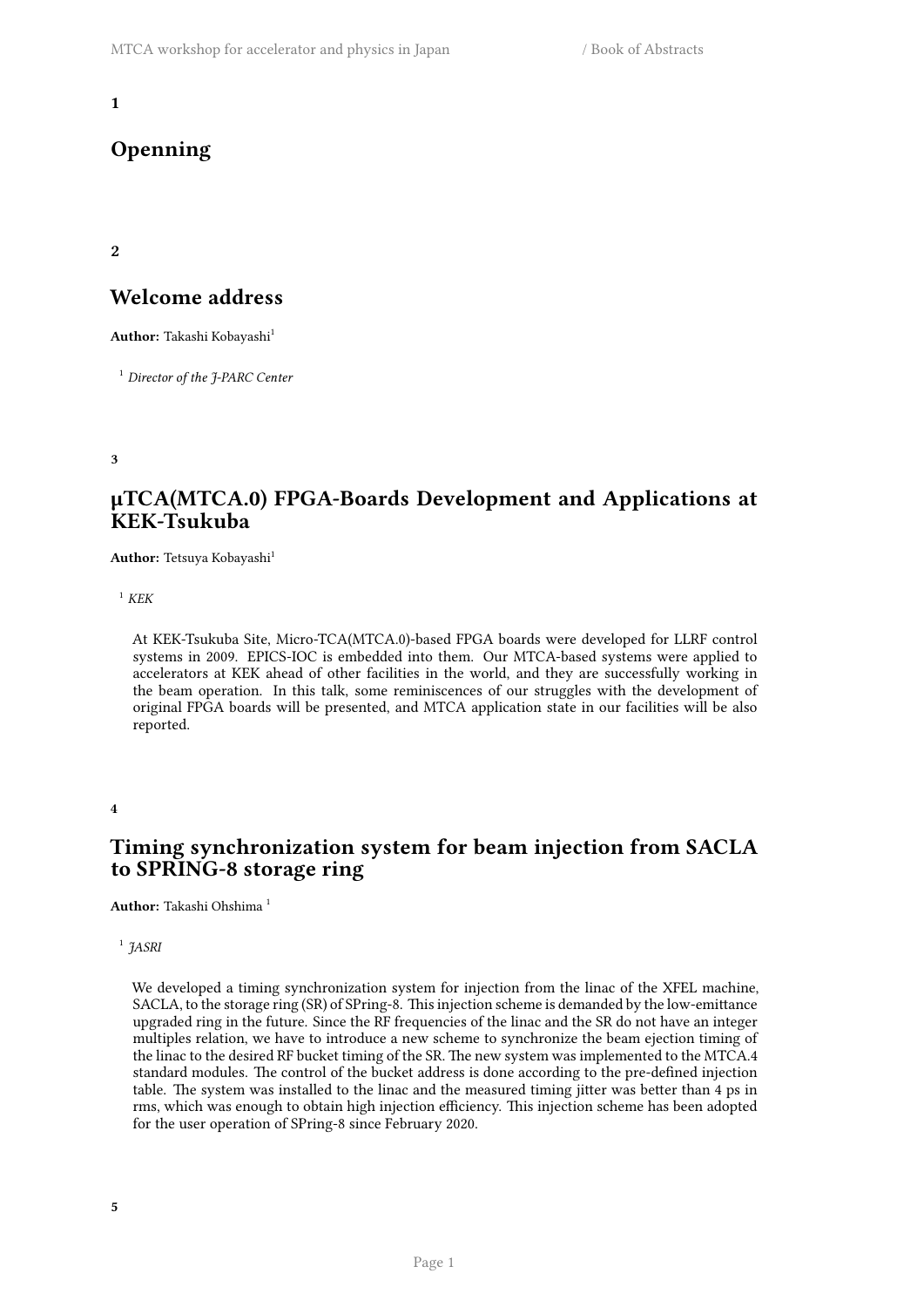## **MTCA.4 based LLRF control systems for J-PARC synchrotrons**

**Author:** Yasuyuki Sugiyama <sup>1</sup>

#### <sup>1</sup> *KEK*

MTCA.4 based LLRF control systems have been developed for synchrotrons of the Japan Proton Accelerator Research Complex (J-PARC). The J-PARC synchrotrons consist of the Rapid Cycling Synchrotron (RCS) and the Main Ring synchrotron(MR). Since the magnetic alloy loaded untuned RF cavity systems are used in both synchrotrons, multi-harmonic amplitude and phase control is essential and required to compensate a heavy beam loading. A MTCA.4 shelf with the DESY-type RF backplane is employed in developed LLRF control system to fit several AMC boards for controlling RF cavities. The multi-harmonic vector RF voltage control function is implemented in AMC to control the cavity RF voltage. The cavity voltage signal for the vector sum calculation and the beam phase feedback signal are exchanged between AMC boards via the MTCA backplane. The LLRF control system for the RCS was successfully deployed in 2019 and contributed to the achievement of stable acceleration of the high-intensity beam up to the design intensity, 8.3e13 protons per pulse. The prototype system for the MR was tested and used in the beam operation since 2020 to suppress unwanted harmonics. We plan to deploy the developed system to the MR during the shut-down period in 2021.

#### <span id="page-5-0"></span>**6**

## **DMMC Stamp and WIENER power supply**

```
Author: Tomokazu Murakoshi 1
```
**Co-author:** Fuminori Suzuki <sup>2</sup>

#### 1 *Embeck*

2 *Embeck*

DMMC Stamp: DESY microTCA Technology LAB Launch the DMMC-Stamp. Embeck is responsible for domestic sales. We will first introduce you to this wonderful, small component. WIENER Power supply Low Noise 1000W PS for MTCA.4: we will introduce the features and performance.

<span id="page-5-1"></span>**7**

## **Next-generation open architecture MTCA field and Vadatech MTCA.4 lineup introduction**

**Author:** Moriaki Hakuta<sup>1</sup>

1 *LHS*

<span id="page-5-2"></span>Current status of application fields for open architecture standard products after VME / Compact-PCI and Introducing Vadatech's MTCA product lineup and FPGA-equipped high-speed AD / DA products.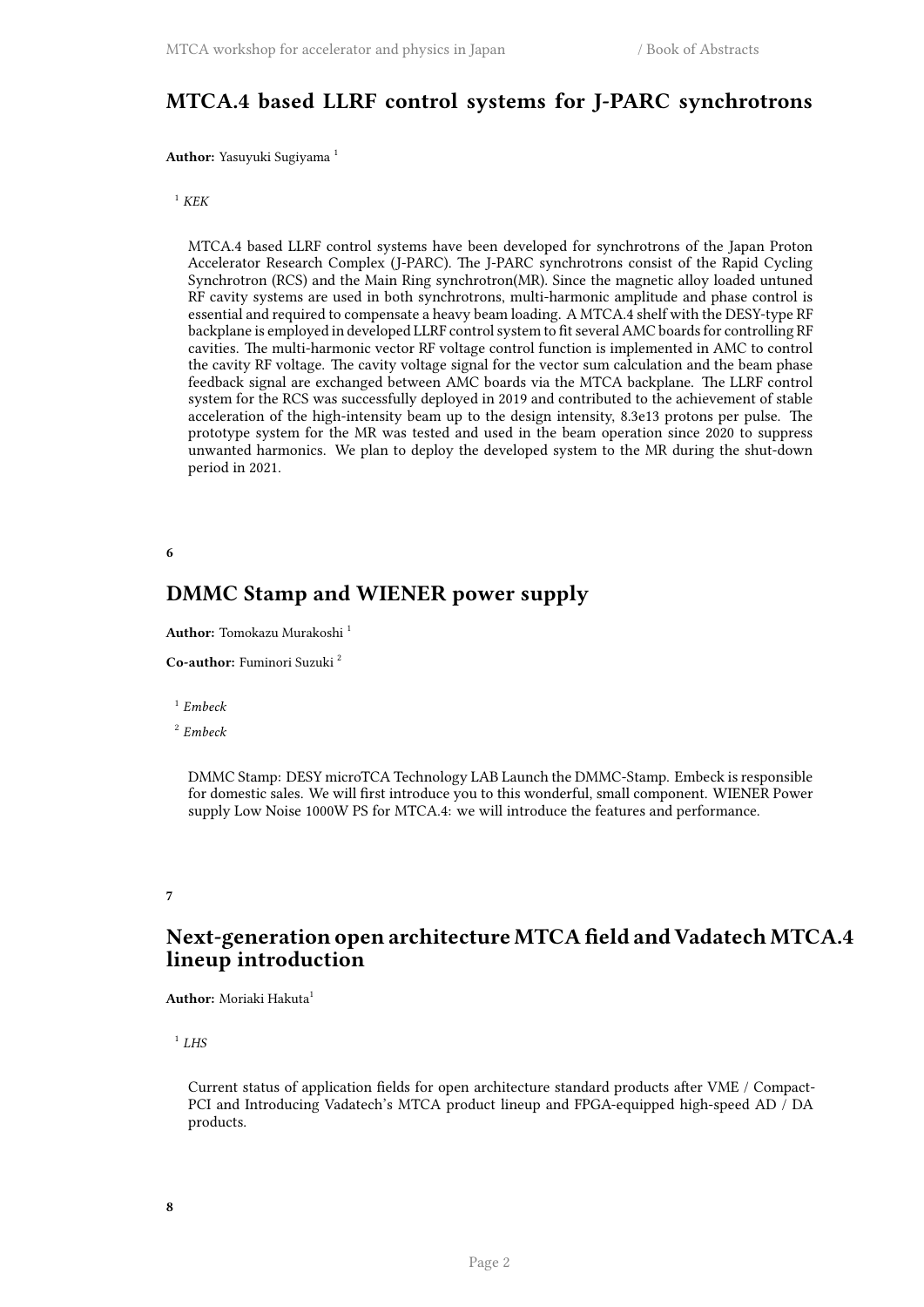## **Realization of high precision analog pattern output module by MicroTCA.4**

**Author:** Naoki Kawamura <sup>1</sup>

#### <sup>1</sup> *Hitachi Zosen Corporation*

In the past, bus systems such as VME have been used for accelerator control and other systems that require stability, high reliability, and environmental resistance. For several decades, we have been designing and manufacturing VME bus boards and supplying systems. However, it has been more than 30 years since the birth of the VME standard, and the communication speed of the bus is inferior to that of the VME standard, and there are concerns about product supply in terms of maintainability. This time, we adopted the micro TCA bus standard as a module used in the pattern waveform output unit for controlling the paint bump power supply for J-PARC, which was conventionally built on the VME bus, and produced 2-channel 16-bit DA conversion analog modules as a replacement for the conventional unit. The pattern output board of the micro TCA bus standard makes the pre-set 16-bit data output patterns while synchronizing with the 1MHz clock, and outputs two types of output patterns, current patterns and voltage patterns of the paint bump power supply. This presentation will give an overview of the analog output module applying the micro TCA bus and the performance of the replacement evaluation with a conventional VME system.

<span id="page-6-0"></span>**9**

## **Development of a LLRF control system at WERC**

**Author:** Tetsuro Kurita<sup>1</sup>

#### <sup>1</sup> *WERC*

A new LLRF control system for the synchrotron at WERC is in under development. The current system consisted of DDS (Direct Digital Synthesizer), DSP (Digital Signal Processor) and analog RF circuits has been working for 20 years with making a continuous improvement in it. However the current system becomes deteriorated and can not be maintained. The new system utilizes modern FPGAs and MicroTCA.4. The new system consists of three AMCs. One is for feedback control of RF frequency and the others are for processing beam position signals. We describe details of the system and the progress of the off-beam commissioning in this report.

#### <span id="page-6-1"></span>**10**

## **Synchronization of several EtherCAT networks by new multi-network EtherCAT AMC client**

**Author:** Herbert Erd<sup>1</sup>

#### <sup>1</sup> *N.A.T*

Certain scenarios in industry and scientific research require to synchronize different EtherCAT networks with a high accuracy. The more precise the time stamp requirements become, the more difficult this task gets using classical solutions. By means of a newly developed AMC module, the time signals can be synchronously fed into and read from up to 8+1 independent EtherCAT networks. This provides a new possibility to connect classical industrial solutions to high performance MicroTCA systems in a flexible and cost-efficient way. The talk will compare this new solution to classical ones and high-light the benefits for users such as the European XFEL, Hamburg, Germany, where it will be used to connect to the installed MicroTCA systems.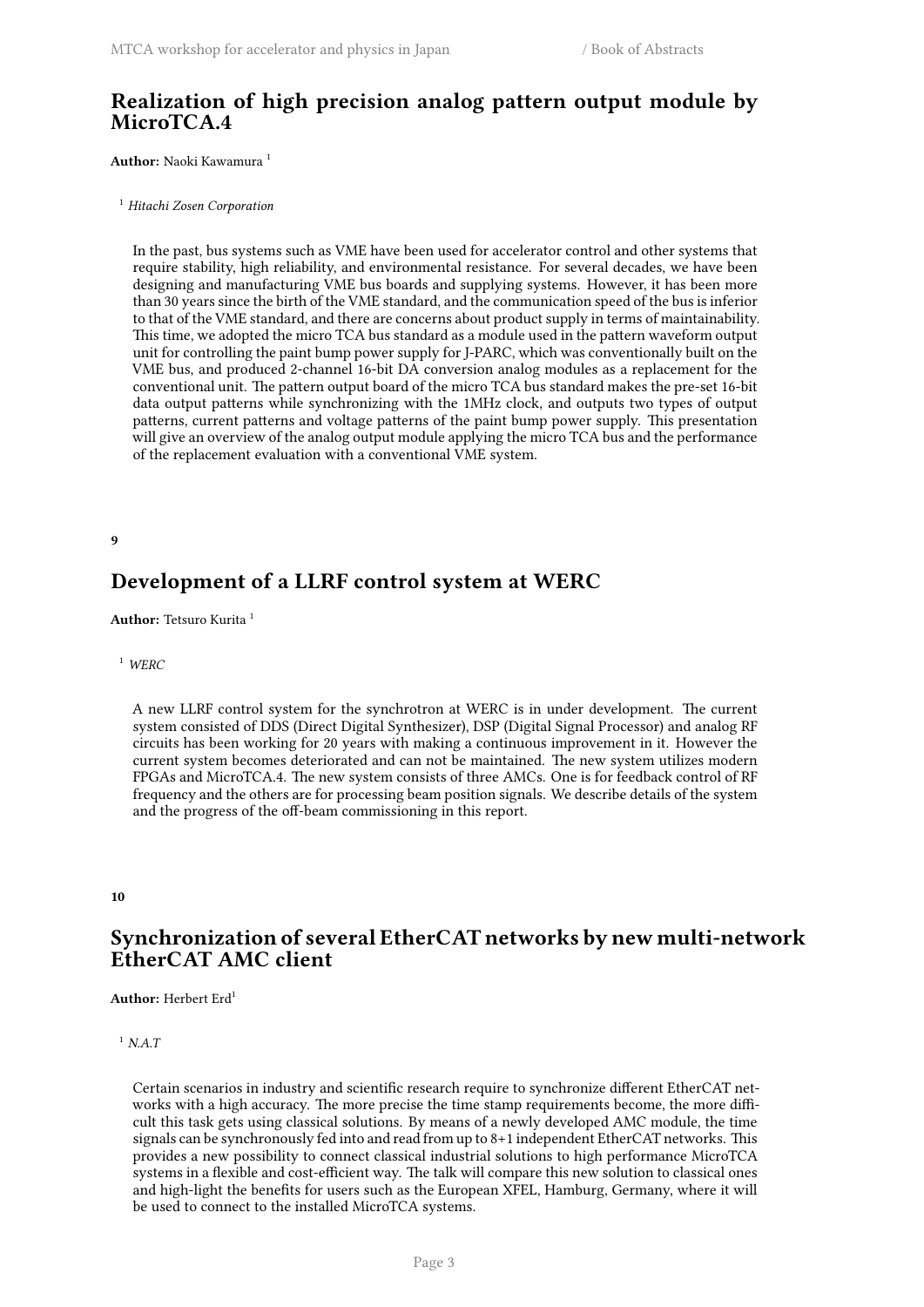## <span id="page-7-0"></span>**More flexible and cost-efficient x86 and non-x86 based compute power for MicroTCA systems**

#### Author: Herbert Erd<sup>1</sup>

<sup>1</sup> *N.A.T*

One of today's setback in MicroTCA is the limited availability of (latest) x86 CPU generations in AMC formfactor. To overcome this situation and to provide more flexibility to the market N.A.T has developed a new carrier for COMex modules in AMC format which allows customers to select processing power based on exact needs, i.e. payload or control, from a small 2-core Celeron up to powerful 6 core XEON, made of the latest x86 CPU generation. The new COMex AMC carrier can host COMex modules based on TYPE 6 and 7 and is not limited to CPUs from Intel®. The new CPU carrier in AMC format will provide more flexibility and scalability to MicroTCA systems. It is a logical step in system design, from N.A.T.'s existing NAT-MCH-RTM module to the upcoming requirements addressed by the next generation of MicroTCA, providing more power, more bandwidth and higher bandwidth per AMC.

#### <span id="page-7-1"></span>**12**

## **MTCA.4 Crates: Introduction to the hardware infrastructure**

```
Author: Christian Ganninger<sup>1</sup>
```
**Co-author:** Jasmin Goelzenleuchter <sup>2</sup>

```
1
nVent
```

```
2
nVent SCHROFF
```
nVent SCHROFF has committed itself to support the Big Science community with a broad portfolio of MTCA.4 crates as well as a full range of adjacent accessories like AMC front panels, filler panels, air blockers and guide rails. This presentation shows the range of nVent SCHROFF crates from 1U, 3U, and development crates up to the various versions of 12 Slots crates with different options and backplane topologies. In addition, the accessories will be presented and some hints are given on how and when to use filler panels.

#### <span id="page-7-2"></span>**13**

## **Overview of MMC stamp software development kit**

**Author:** Patrick Huesmann<sup>1</sup>

#### <sup>1</sup> *DESY*

The Module Management Controller (MMC) is a mandatory component of every AMC board. DESY is developing, maintaining and licensing a turn-key MMC solution that is used on several hundred boards in different facilities - on DESY's own products as well as on third-party AMC boards developed by industrial customers and project partners. With the growing number of different boards, a clear separation between common code shared across boards and board-specific code becomes crucial - to keep the codebase maintainable as well as to provide a high-level API for AMC board developers who should be able to focus on their application without having to care about the low-level workings of the MMC. The high-level API makes a software development kit (SDK) possible, which is offered to MMC Stamp System-on-Module customers who wish to customize the pre-programmed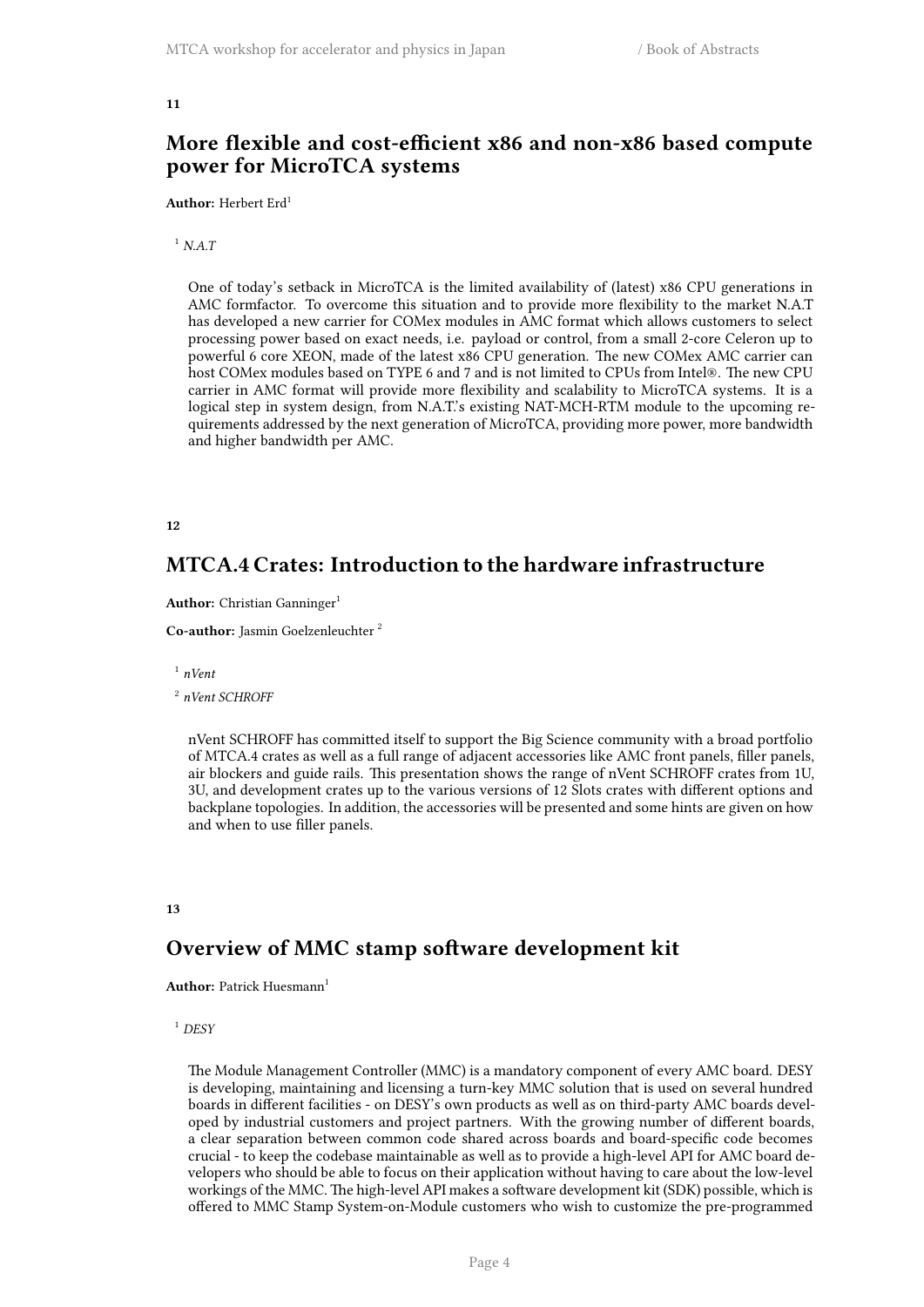firmware according to their needs. This presentation gives a brief overview of the SDK and the high-level API it provides to AMC board developers.

#### <span id="page-8-0"></span>**14**

## **Status and future plans of the MicroTCA.4 compliant LO and CLK generation module**

Author: Uros Mavric<sup>1</sup>

<sup>1</sup> *DESY*

The DRTM-LOG1300 (uLOG) is a MicroTCA.4 compliant LO and CLK generation module. It has been operating on EuXFEL for several years now. Currently other experiments expressed their interest for the LO and CLK generation modules operating at different reference frequencies. However not all the required LO and CLK frequencies can be generated using the currently implemented architecture. In parallel we have started a collaboration with the company KVG Quartz Crystal Technology GmbH to produce and test the newly produced modules. In this talk we will present other possible LO and CLK generation techniques which can provide LO and CLK signals with reference frequencies 500 MHz, 3 GHz and others. It is possible to order all these modules from KVG Quartz Crystal Technology GmbH.

<span id="page-8-1"></span>**15**

## **MicroTCA.4 projects at Sirius light source**

**Author:** Daniel Tavares<sup>1</sup>

#### 1 *Sirius/LNLS*

The MicroTCA.4 standard has been employed at Sirius light source for a few accelerator systems: electron and photon BPM electronics, fast orbit feedback and timing receiver for distributed power supplies. In total 22 MicroTCA.4 crates run routinely at Sirius for users operation. This talk will describe the existing systems and short term plans. Special focus will be given to the issues found and lessons learned.

#### <span id="page-8-2"></span>**16**

## **Survey on MTCA in Japanese accelerators**

**Author:** Fumihiko Tamura<sup>1</sup>

1 *J-PARC Center*

<span id="page-8-3"></span>MTCA is expected to be the next-generation platform for accelerator controls and many applications of MTCA are found in the acclerators in the world, while it seems slow to spread to the Japanese accelerator facilities. To investigate the reason, a small survey was performed in 2020 among KEK and J-PARC members, who are working for LLRF, monitors, and control systems. The survey results and the issues that were identified, are reported.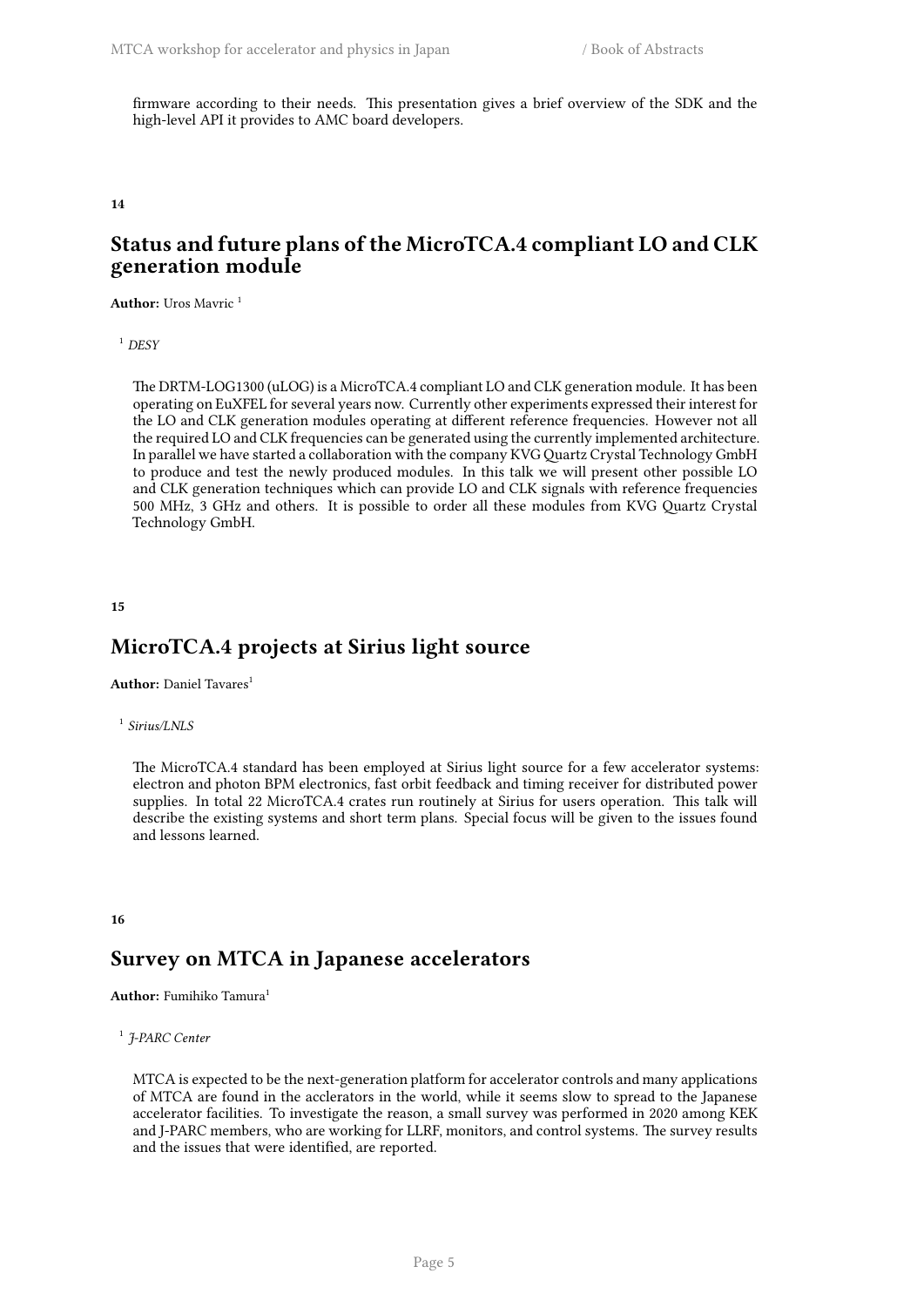## **Timing and low level RF control system of new injector LINAC for NEW SUBARU**

Author: Eito Iwai<sup>1</sup>

#### 1 *JASRI*

A new linear accelerator was constructed for the New SUBARU (NS), a 1.5 GeV synchrotron radiation facility. The accelerating frequencies used at the new linac are 238 MHz, 476 MHz, 2856 MHz (SB), and 5712 MHz (CB). The required accuracy for the amplitude and phase of the accelerating field are 8E-4 and 0.2 degree, respectively in the most severe case. Also, the master trigger of the linac must be synchronized with both the aimed bucket timing of the ring and the linac master clock. To fulfill these requirements, the timing system and Low-Level RF (LLRF) control system were developed using the modules of Micro Telecommunication Computing Architecture 4 (MTCA.4) standard. The master trigger and the clock of the linac are generated at the master unit located near the LLRF station of the ring, and are delivered to four LLRF subunits of the linac through the optical links. The amplitude and phase of the accelerating field are controlled based on In-phase and Quadrature (IQ) scheme. The achieved stabilities in rms are 7E-4 in amplitude and 0.2 degree in phase, which satisfy the requirements. The operation of the NS has been carried out stably since April 2021 without any significant faults.

#### <span id="page-9-0"></span>**18**

## **Uniform communication over the MTCA interconnect and network**

**Author:** Kazuro Furukawa<sup>1</sup>

#### <sup>1</sup>  $KEK$

A low-level RF controller has been developed for the accelerator controls for SuperKEKB, Superconducting RF Test facility (STF) and Compact-ERL (cERL) at KEK. The feedback mechanism will be performed on Virtex-5 FPGA with 16-bit ADCs and DACs. The card was designed in the formfactor of an advanced mezzanine card (AMC) for a MicroTCA shelf. An embedded EPICS IOC on the PowerPC core in FPGA will provide the global controls through channel access (CA) protocol on the backplane interconnect of the shelf. No other mechanisms are required for the external linkages. CA is exclusively employed in order not only to make the AMC cards to communicate with each other, but also to communicate with central controls and with an embedded IOC on a Linux-based PLC for slow controls.

#### <span id="page-9-1"></span>**19**

## **LLRF system based on MTCA.4 boards for the J-PARC Linac**

Author: Kenta Futatsukawa<sup>1</sup>

#### $1$ *KEK*

In the J-PARC linac, the low-level radio frequency (LLRF) system with the digital feedback (DFB) and the digital feedforward (DFF) based on the cPCI platform was adopted for the satisfaction of amplitude and phase stabilities. It was operated without serious problems. However, it has been used since the beginning of the J-PARC and are more than fifteen years into the development. The increase of the failure frequency for this system is expected. In addition, it is difficult to maintain it for some discontinued boards of DFB and DFF and the older OS and developing environment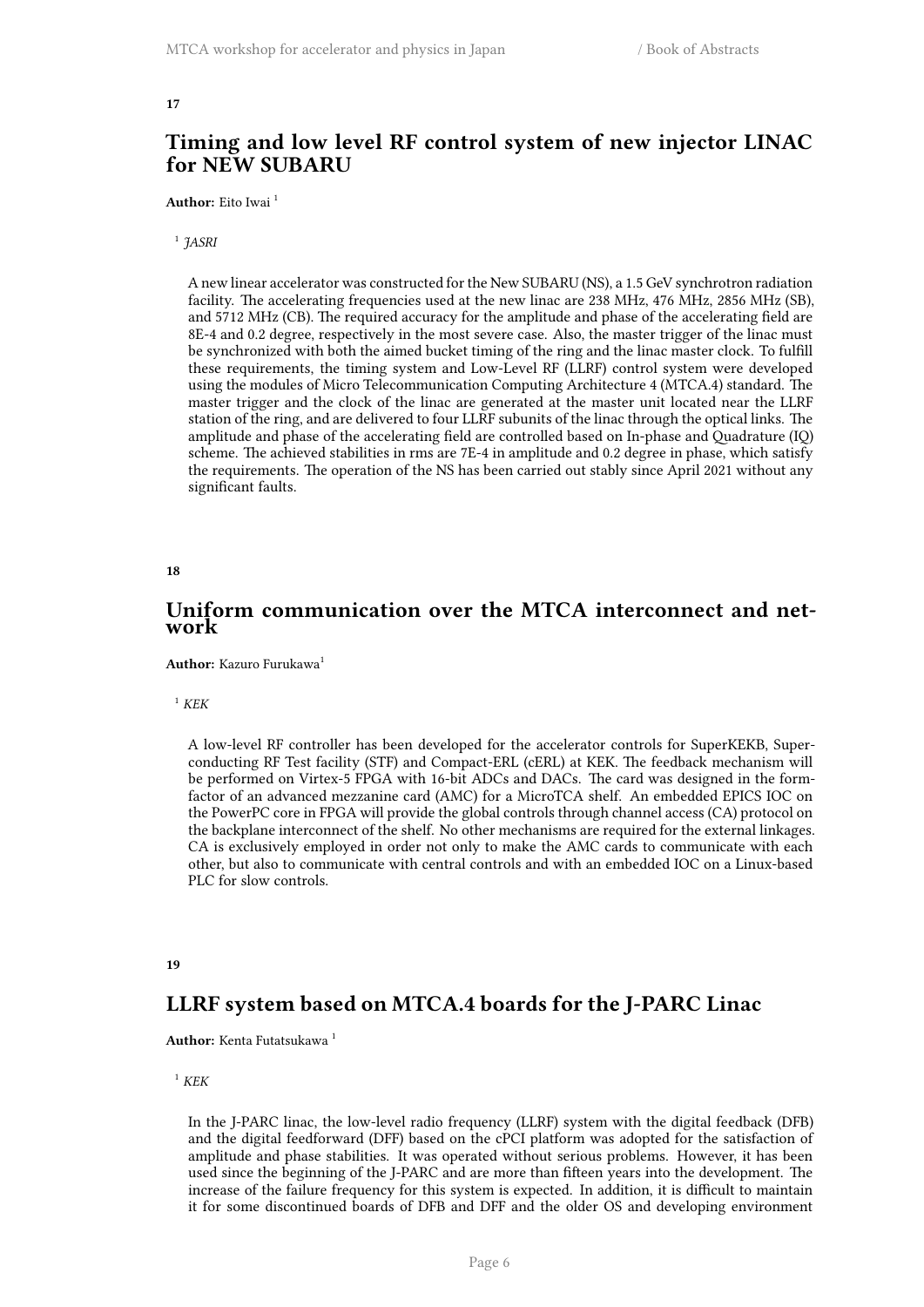of software. Therefore, we had developed the new digitizer based on MTCA.4 boards for the LLRF system of the next generation. We installed and operated the seventeen digitizers at DTL3 and SDTL stations from the summer shutdown of 2020. In addition, we will install the three digitizers and one the MTCA.4 system, which is used to control four stations at MEBT1, in this summer. The project and the status of the LLRF system based on MTCA.4 for the J-PARC linac are introduced.

<span id="page-10-0"></span>**20**

#### **Status of MTCA.4 standard based LLRF control board for the linear accelerator of the STF-2 and the ILC**

**Author:** Toshihiro Matsumoto<sup>1</sup>

 $1$ *KEK* 

In the International Linear Collider (ILC), the RF power generated with a single RF source (10 MW multi-beam klystron) is supplied to 39 superconducting cavities, and the amplitude and phase of each cavity are operated by vector sum-feedback control to keep the accelerating electric field and phase constant in single RF unit. At the Superconducting Test Facility (STF) of the High Energy Accelerator Research Organization (KEK), the STF-2 accelerator has been constructed and operated for the research and development of the ILC. In order to build a minimum configuration of the lowlevel RF control system for the ILC, the MTCA.4 standard based digital control board using ZYNQ have been developed for the LLRF system of the STF2 accelerator. The present status of the digital control board developed at STF and the future plan for ILC are reported.

**21**

## **Adoption of the micro-TCA to the next KEK-PF LLRF system**

**Author:** Daichi Naito <sup>1</sup>

<sup>1</sup> *KEK*

We plan to replace the low-level RF (LLRF) system at the KEK-PF. The present LLRF system is composed of analog modules, while the new system will be composed of digital boards which are based on the  $\mu$ TCA.4 standards. On the other hand, we will also adopt the  $\mu$ TCA to the monitor system for the transient beam loading effect. In this presentation, we introduce the present RF system, the overview of the new LLRF system, and the monitor system.

<span id="page-10-1"></span>**22**

## **Utilization of a unique MicroTCA.4-based digitizer for monitoring comb-like beam at the J-PARC Linac**

Author: Ersin Cicek<sup>1</sup>

<sup>1</sup> *KEK*

The J-PARC linac beam pulse, formed by a chopper system placed at the MEBT, consists of a series of intermediate pulses with a comb-like structure synchronized with the rf frequency of the rapid cycling synchrotron (RCS). With a general-purpose digitizer, performing signal processing depending on the presence or absence of such an intermediate pulse is challenging. Besides, monitoring the entire macro pulse cannot be achieved on the current digitizer during the beam operation. However,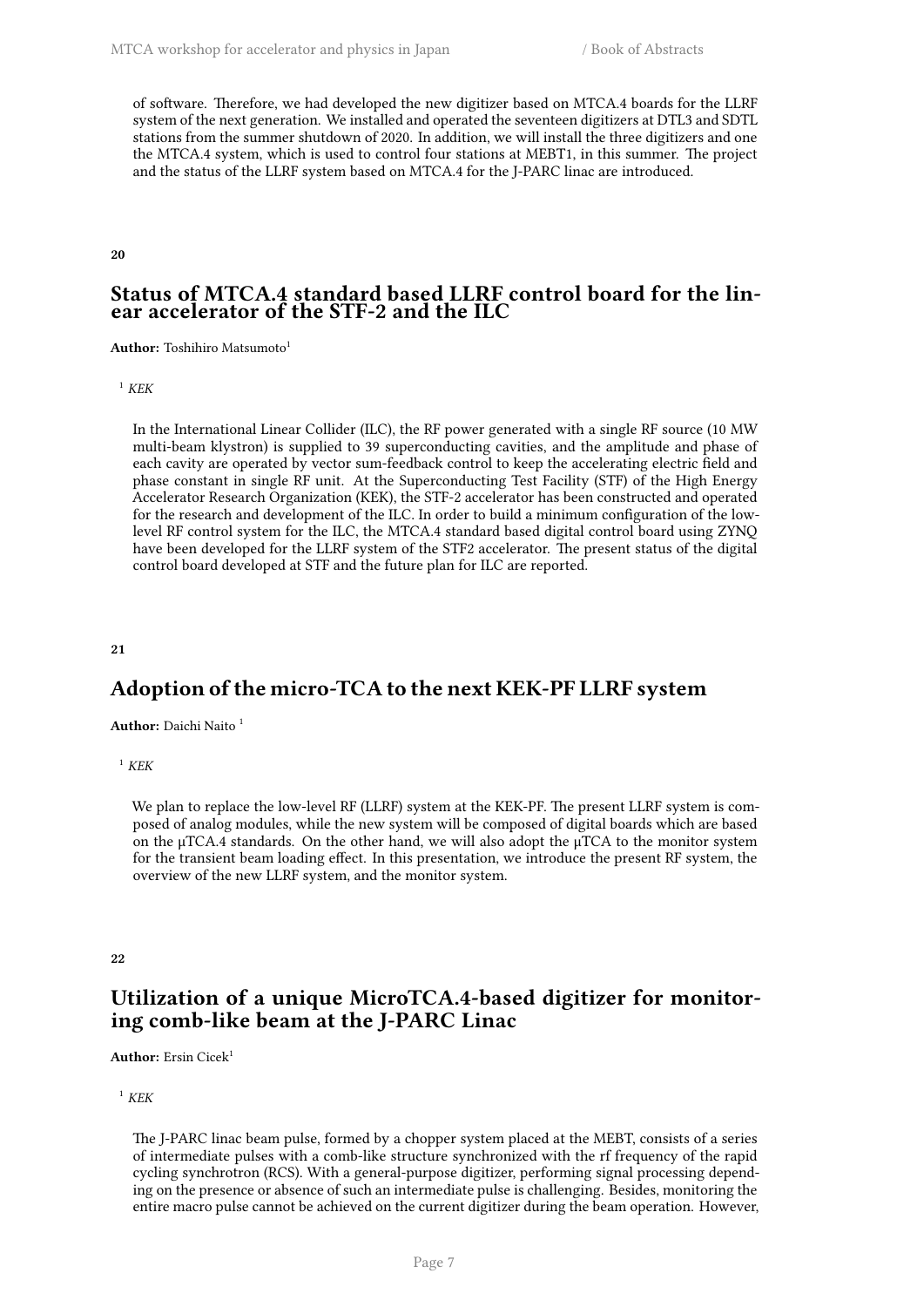sequentially measuring and monitoring the comb-like beam, stable operation with less beam loss can be achieved even at higher beam intensity in the J-PARC. To this end, a beam monitor digitizer, including a digital signal processing function, that complies with the MicroTCA.4 (Micro Telecommunications Computing Architecture.4) standard has been developed. We present the architecture and implementation of the beam monitor digitizer within this paper.

<span id="page-11-0"></span>**23**

## **Planned upgrade of the LLRF system at the STF vertical test stand at KEK**

**Author:** Mathieu Omet <sup>1</sup>

 $^{\rm 1}$   $K\!E\!K$ 

The RF system currently used at the vertical test stand at the Superconducting RF Test Facility (STF) at KEK was established more than two decades ago and is all analog. It was decided to upgrade the controller part with a state-of-the-art MicroTCA.4-based LLRF system, allowing self-excited loop (SEL) operation. The realization of this upgrade is planned to be performed in collaboration with DESY.

#### <span id="page-11-1"></span>**24**

## **4th Generation NAT-MCH**

**Author:** Herbert Erd<sup>1</sup>

<sup>1</sup> *N.A.T*

After more than 15 years and the 3rd MCH generation being currently deployed, the next generation 4 MCH is will become available soon, providing new features and functions. N.A.T will explain how to transit from today's MCH will to the 4th generation MCH and what the differences and benefits are. Also, the new generation MCH is designed to meet the upcoming requirements addressed by the next generation of MicroTCA, providing more power, more bandwidth and higher bandwidth.

#### <span id="page-11-2"></span>**25**

## **Digitizers for Big Physics**

**Author:** Kacper Matuszynski<sup>1</sup>

1 *Teledyne SP Devices*

<span id="page-11-3"></span>Teledyne SP Devices provides world-leading modular data acquisition systems. As a long-term partner of MicroTCA Technology Lab, it offers various solutions in µTCA.4 form. Apart from getting a brief overview of the existing portfolio of products, you will get a glimpse of future developments. New functions and implementations will be highlighted and discussed. For example, a new way to take benefit of open FPGA architecture by defining a custom algorithm for advanced trigger requirements. We empower engineers and scientists to capture complex data enabling discovery and differentiated products.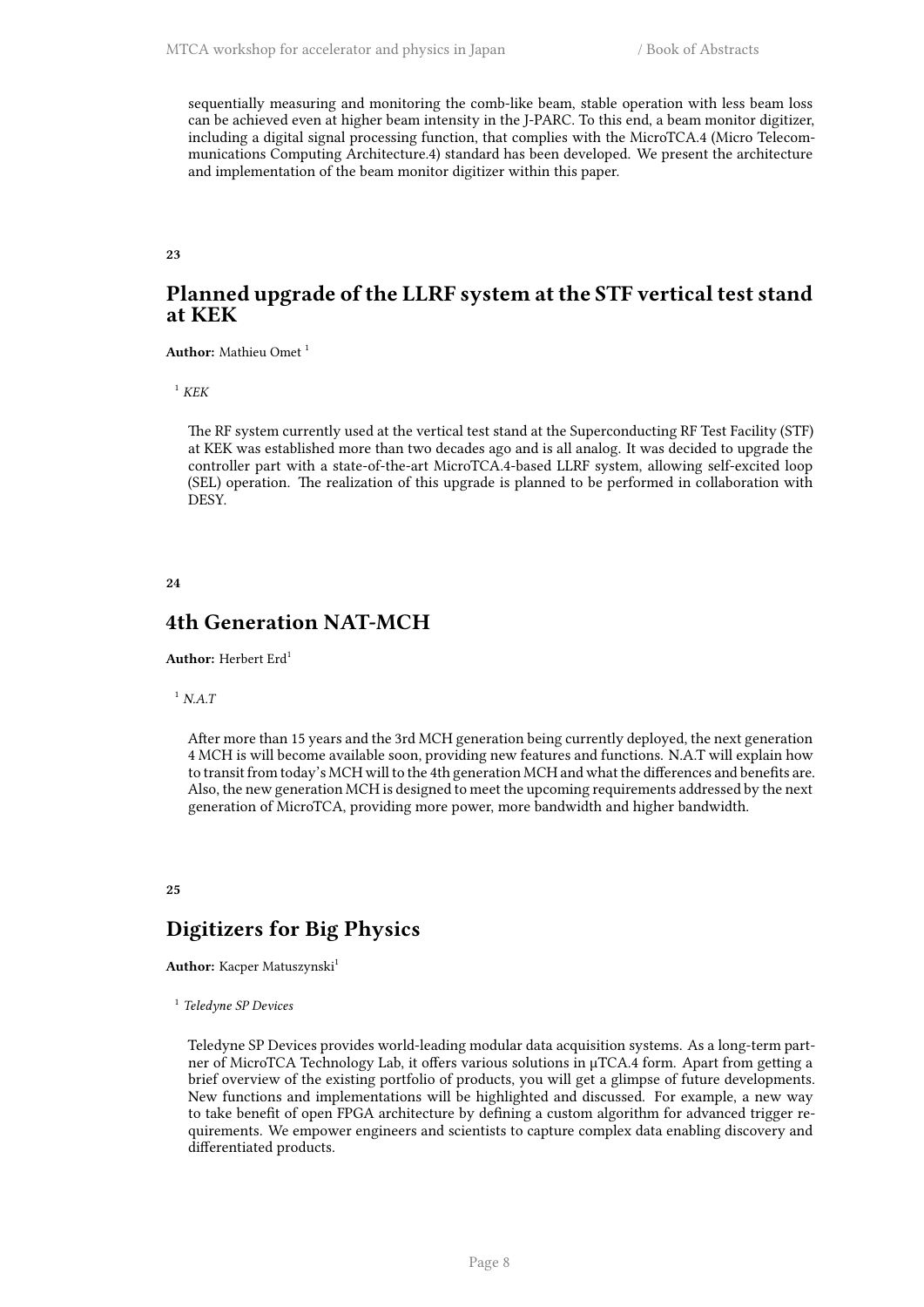## **Experience with MTCA.4 LLRF systems at DESY**

**Author:** Christian Schmidt<sup>1</sup>

<sup>1</sup> *DESY*

The first MTCA.4 LLRF system at DESY has been tested at the Free Electron LASer in Hamburg FLASH back in 2010. Since then, more and more accelerator facilities within DESY have been equipped with this technology. Today, the European XFEL is operated with a LLRF system consisting of more than 50 MTCA.4 crates. Maintaining all facilities in a twenty-four-seven on-call service allowed us to gain a lot of experience with these system over the last years. Especially the operation in a radiation prone and non-accessible environment demands a continuous improvement of the reliability and development of automation routines. As a next step an upgrade of parts of the LLRF systems at FLASH is planned which are in operation since almost 10 years.

<span id="page-12-0"></span>**27**

## **Development of the MicroTCA specification: Preparing the next generation**

**Author:** Kay Rehlich<sup>1</sup>

<sup>1</sup> *DESY*

To keep the MicroTCA standard viable over many years it must follow the development of technology. A PICMG working group was formed to incorporate faster Ethernet and PCIe communication into the standard. This talk will discuss the direction and challenges of the next generation MicroTCA standard.

<span id="page-12-1"></span>**28**

## **ftathtation interactions for MicroTCAFTTGAFT for Ftext**

<span id="page-12-2"></span>**29**

**AMC XXXX** 

<span id="page-12-3"></span>**30**

**FXMCHXXXXX** 

<span id="page-12-4"></span>**31**

### **MTCA XXXXXXXXXXXX**